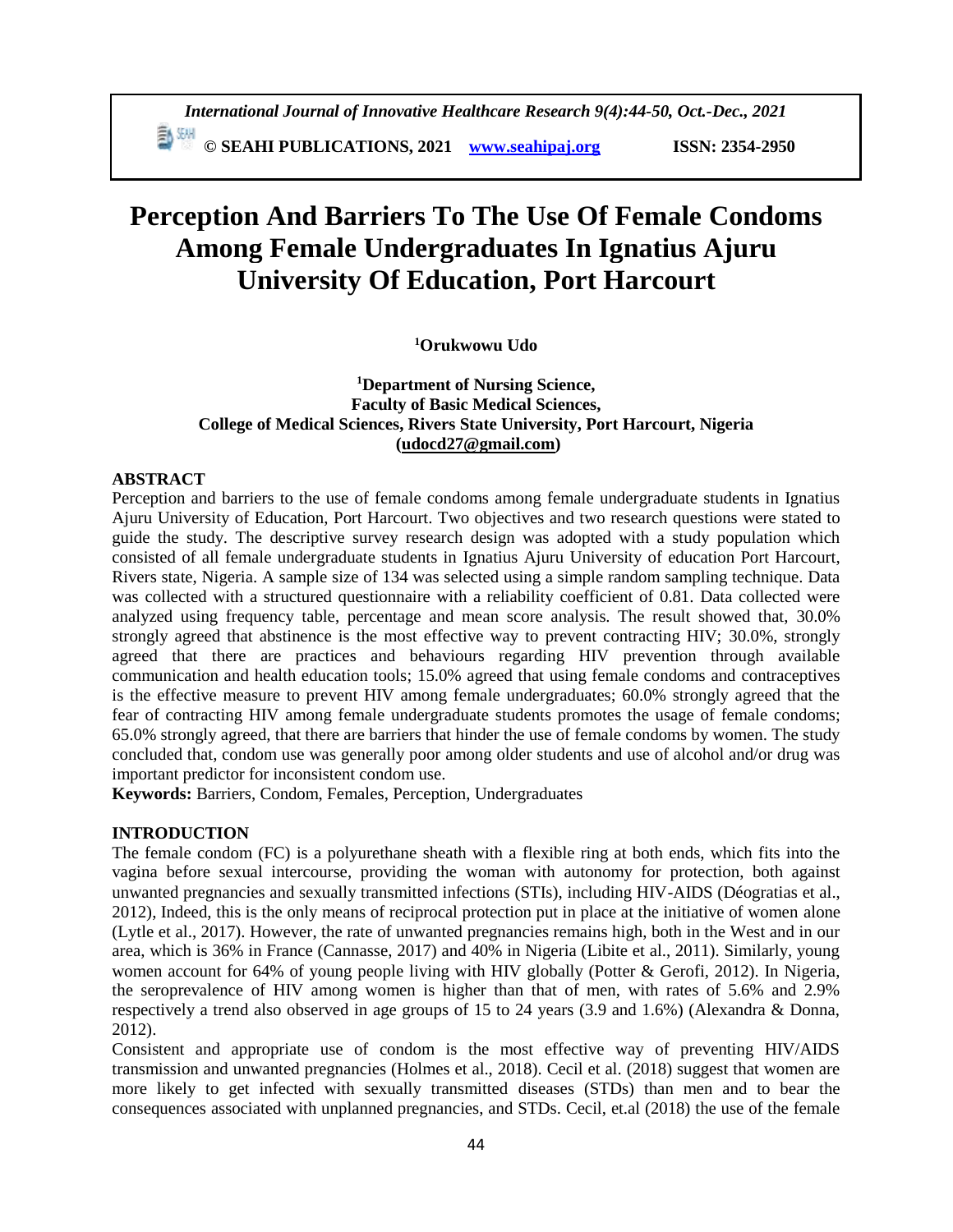condom is seen as a way of providing protection to women against sexually transmitted infections (STIs) and unwanted pregnancies. Indeed, the female condom has emerged as an acceptable alternative barrier method to the male condom. In order to promote the access to the female condom, its awareness, availability and use, mass media campaigns have been undertaken worldwide, and studies aimed at evaluating impact of these campaigns were conducted. Stockman, et al. (2012) and Associates recommend to increase the availability of female condom and to provide the populations with education on their use. Besides, mass media campaigns are likely to contribute to the adoption of the female condom use. Availability and marketing of female condom were launched in Africa since 2006 (Deniaud, 2016)

In Nigeria, like elsewhere, efforts have been undertaken to raise the population's awareness of the female condom but little is still known about it among college undergraduates. To increase access, demand and utilisation of the condom, the Government of Nigeria plans to provide the populations with information on both male and female condoms. To this end, some of the efforts to promote the female condoms include the advertisement posted nationwide through the partnership between public and private sectors; other efforts are made by Population Service International (PSI) by sensitization (Barigye, 2017). Making female condoms available and accessible to all populations is one of the key activities of the Government of Nigeria as highlighted in its 2009 – 2012 National Strategic Plan. (National AIDS Control Commission, June 2018) Through this process, continuous supply, free distribution and social marketing of condom are to be reinforced with special emphasis on female condom. Strengthening initiatives for female condom promotion is a key strategy related to female condom promotion during this period. Also female condoms consumption was due to increase from only 5,500 in 2008 to 214,000 in 2010. (National AIDS Control Commission (June 2018).

In accordance with the National Strategic Plan for the fight against HIV/AIDS in Nigeria for the period 2006-2010 and with the support of a consortium of Netherlands Non-Governmental Organisations (NGOs) grouped under the label of Universal Access to Female Condom (UAFC), the Association Camerounaise pour le Marketing Social (ACMS) launched in January 2009 a three year project (2009- 2011) to promote and distribute female condoms in five regions of Nigeria, including Centre, Littoral, Adamawa, Northwest and Southwest regions.

Thus, the female condom has become widely used for HIV prevention in several developing countries with high HIV incidence (Adeokun et al., 2020). Studies around the globe have found positive results from introducing the female condom to women of all ages, including decreased incidence of STIs and unwanted pregnancies, and increased protected sex (Choi et al., 2013). Despite extensive research showing its effectiveness and acceptability with various populations at highest risk, the female condom remains unpopular and underutilized in most communities (Mantell et al., 2018). There are many barriers to accessing and using the female condom, which needs to be unraveled. Hence, this study was conducted to unveil the perception and barriers to the use of female condoms among female undergraduate students in Ignatius Ajuru University of Education, Port Harcourt.

### **Objectives**

The following objectives were stated to guide the study:

- 1. To determine the perception of risk of contracting HIV among undergraduate students in Ignatius Ajuru University of Education, Port Harcourt
- 2. To find out the barriers to the use of female condoms by undergraduate students in Ignatius Ajuru University of Education, Port Harcourt

### **Research Questions**

The following research questions were stated to guide the study:

- 1. What is the perception of risk of contracting HIV among undergraduate students in Ignatius Ajuru University of Education, Port Harcourt?
- 2. What are the barriers to the use of female condoms by undergraduate students in Ignatius Ajuru University of Education, Port Harcourt?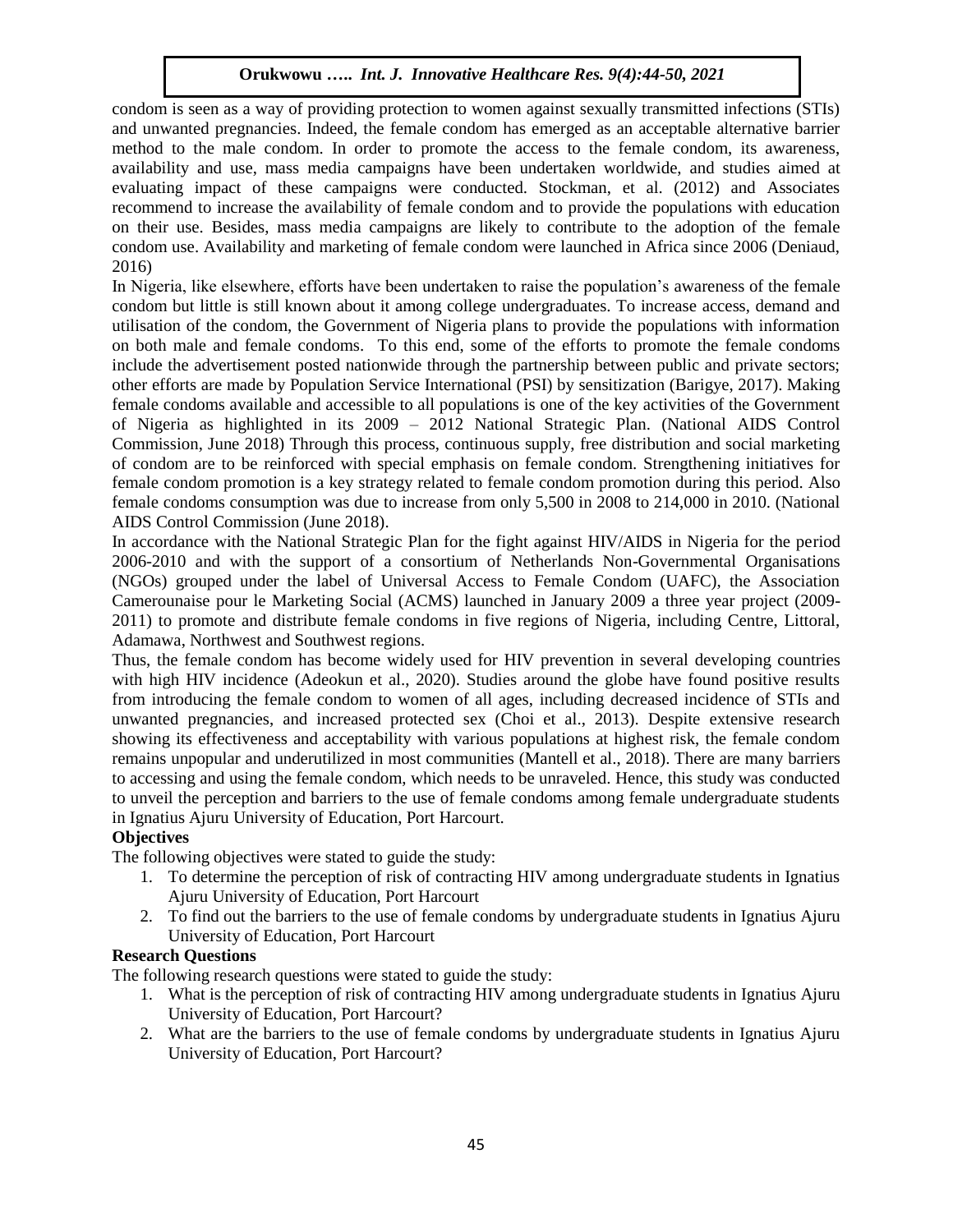### **METHODOLOGY**

The descriptive survey research design was adopted with a study population which consisted of all female undergraduate students in Ignatius Ajuru University of education Port Harcourt, Rivers state, Nigeria. A sample size of 100 was selected using a simple random sampling technique. Data for this study was collected from primary and secondary sources. The primary source of data collected was mainly the use of a structured questionnaire with a reliability coefficient of 0.81 which was designed to elicit information on the subject while the secondary source of data collected were textbooks, journals and scholarly materials. Data collected were analyzed using frequency table, percentage and mean score analysis.

## **RESULTS**

The results of this study are presented below:

**Table 4: Abstinence is the most effective way to prevent contracting HIV**

| <b>Responses</b>                  | <b>Frequency</b> | <b>Percent</b> | <b>Cumulative Percent</b> |
|-----------------------------------|------------------|----------------|---------------------------|
| Strongly agree                    | 30               | 30.0           | 30.0                      |
| Agree                             | 42               | 42.0           | 72.0                      |
| Undecided                         | 10               | 10.0           | 82.0                      |
| Disagree                          | 10               | 10.0           | 92.0                      |
| Strongly disagree<br><b>Total</b> | 8<br>100         | 8.0<br>100.0   | 100.0                     |

Table 1 shows the responses of respondents if abstinence is the most effective way to prevent contracting HIV. 30.0% strongly agreed that abstinence is the most effective way to prevent contracting HIV, 42.0% agreed that abstinence is the most effective way, 10.0% disagreed while 8.0% strongly disagreed that abstinence is the most effective way to prevent contracting HIV.

|  |  |                                          | Table 2: There are practices and behaviours regarding HIV prevention through available |  |  |  |
|--|--|------------------------------------------|----------------------------------------------------------------------------------------|--|--|--|
|  |  | communication and health education tools |                                                                                        |  |  |  |

| <b>Responses</b>  | <b>Frequency</b> | <b>Percent</b> | <b>Cumulative</b> |
|-------------------|------------------|----------------|-------------------|
|                   |                  |                | <b>Percent</b>    |
| Strongly agree    | 30               | 30.0           | 30.0              |
| Agree             | 42               | 42.0           | 72.0              |
| Undecided         | 10               | 10.0           | 82.0              |
| Disagree          | 10               | 10.0           | 92.0              |
| Strongly disagree |                  | 8.0            | 100.0             |
| <b>Total</b>      | 100              | 100.0          |                   |

Table 2 shows the responses of respondents if there are practices and behaviours regarding HIV prevention through available communication and health education tools. 30.0%, strongly agreed 42.0% agreed, 10.0% disagreed while 8.0% strongly disagreed that there are practices and behaviours regarding HIV prevention through available communication and health education tools.

**Table 3: Using female condoms and contraceptives is the effective measure to prevent HIV among female undergraduates**

| <b>Responses</b>  | <b>Frequency</b> | Percent | <b>Cumulative Percent</b> |
|-------------------|------------------|---------|---------------------------|
| Strongly agree    | 10               | 10.0    | 10.0                      |
| Agree             | 15               | 15.0    | 25.0                      |
| Undecided         | 5                | 5.0     | 30.0                      |
| Disagree          | 40               | 40.0    | 70.0                      |
| Strongly disagree | 30               | 30.0    | 100.0                     |
| <b>Total</b>      | 100              | 100.0   |                           |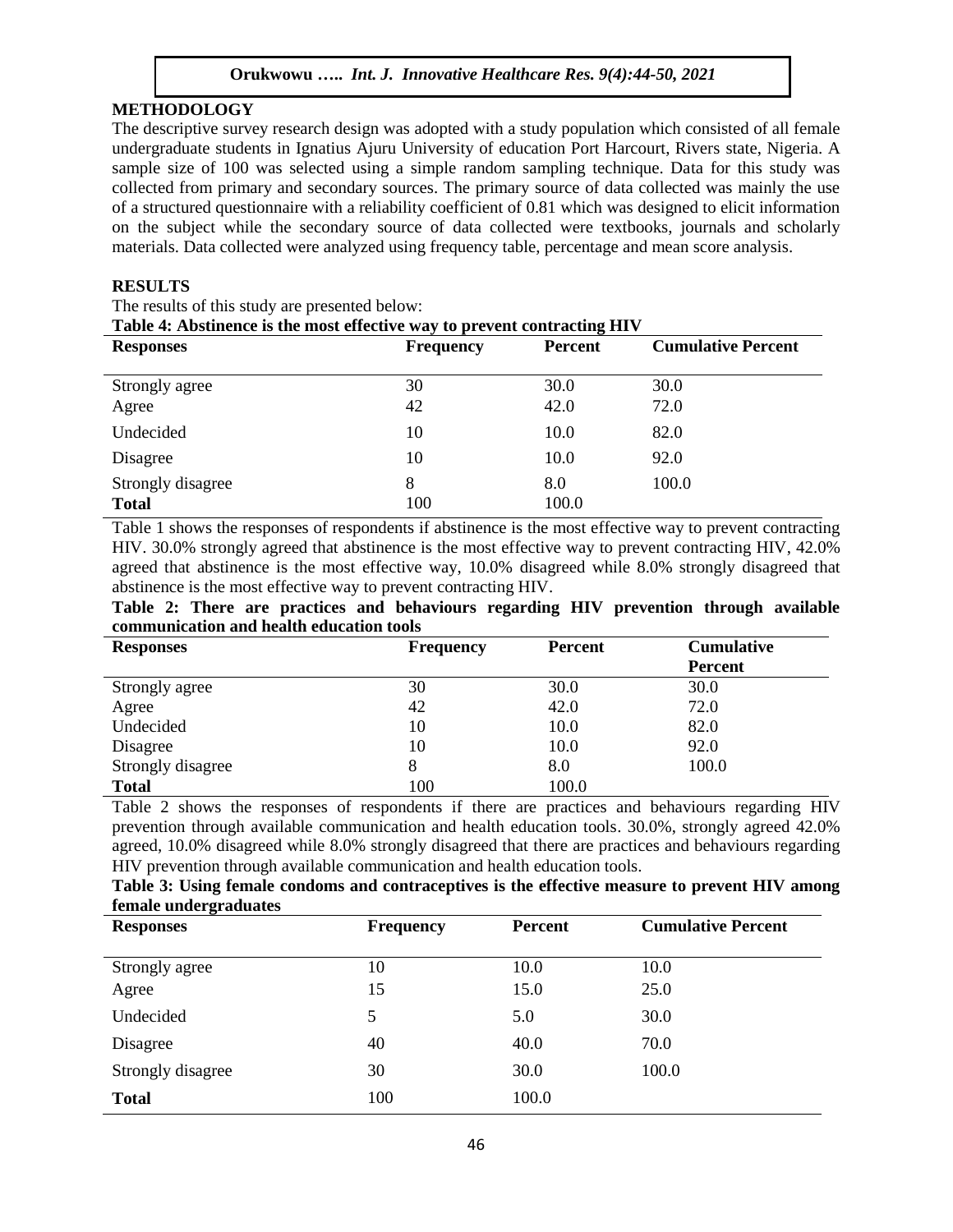Table 3 shows the responses of respondents if using female condoms and contraceptives is the effective measure to prevent HIV among female undergraduates. 10.0% strongly agreed, 15.0% agreed, 40.0% disagree while 30.0% strongly disagree that using female condoms and contraceptives is the effective measure to prevent HIV among female undergraduates.

|                | Table 4: The fear of contracting HIV among female undergraduate students promotes the usage of |  |  |
|----------------|------------------------------------------------------------------------------------------------|--|--|
| female condoms |                                                                                                |  |  |

| <b>Responses</b> | <b>Frequency</b> | Percent | <b>Cumulative Percent</b> |
|------------------|------------------|---------|---------------------------|
|                  |                  |         |                           |
| Strongly agree   | 60               | 60.0    | 60.0                      |
| Agree            | 25               | 25.0    | 85.0                      |
| Undecided        | 10               | 10.0    | 95.0                      |
| Disagree         | 5                | 5.0     | 100.0                     |
| <b>Total</b>     | 100              | 100.0   |                           |

Table 4 show the responses of respondents if the fear of contracting HIV among female undergraduate students promotes the usage of female condoms. 60.0% strongly agreed, 25.0% agreed, and 5.0% disagreed that the fear of contracting HIV among female undergraduate students promotes the usage of female condoms.

|  |                                                       |  |  | Table 5: There is a perception of risk of contracting HIV among undergraduate students in |  |
|--|-------------------------------------------------------|--|--|-------------------------------------------------------------------------------------------|--|
|  | Ignatius Ajuru University of Education, Port Harcourt |  |  |                                                                                           |  |

| <b>Responses</b>  | <b>Frequency</b> | <b>Percent</b> | <b>Cumulative Percent</b> |
|-------------------|------------------|----------------|---------------------------|
| Strongly agree    | 25               | 25.0           | 25.0                      |
| Agree             | 32               | 32.0           | 57.0                      |
| Undecided         | 13               | 13.0           | 70.0                      |
| Disagree          | 15               | 15.0           | 85.0                      |
| Strongly disagree | 15               | 15.0           | 100.0                     |
| Total             | 100              | 100.0          |                           |

Table 5 showed the responses of respondents if there is a perception of risk of contracting HIV among undergraduates; 25.0% strongly agreed, 32.0% agreed, 15.0% while 15.0% strongly disagreed that there is a perception of risk of contracting HIV among undergraduate students.<br>Table 6: There are harriors that hinder the use of famele condoms by

| Table 6: There are barriers that ninger the use of female condoms by women |                  |         |                           |  |  |  |
|----------------------------------------------------------------------------|------------------|---------|---------------------------|--|--|--|
| <b>Responses</b>                                                           | <b>Frequency</b> | Percent | <b>Cumulative Percent</b> |  |  |  |
|                                                                            |                  |         |                           |  |  |  |
| Strongly agree                                                             | 65               | 65.0    | 65.0                      |  |  |  |
| Agree                                                                      | 30               | 30.0    | 95.0                      |  |  |  |
| Disagree                                                                   | 3                | 3.0     | 98.0                      |  |  |  |
| Strongly disagree                                                          | $\overline{2}$   | 2.0     | 100.0                     |  |  |  |
| Total                                                                      | 100              | 100.0   |                           |  |  |  |

**Table 6: There are barriers that hinder the use of female condoms by women**

Table 6 show the responses of respondents if there are barriers that hinder the use of female condoms by women. 65.0% strongly agreed, 30.0% agreed, 3.0% disagreed while 2.0% strongly disagreed that there are barriers that hinder the use of female condoms by women.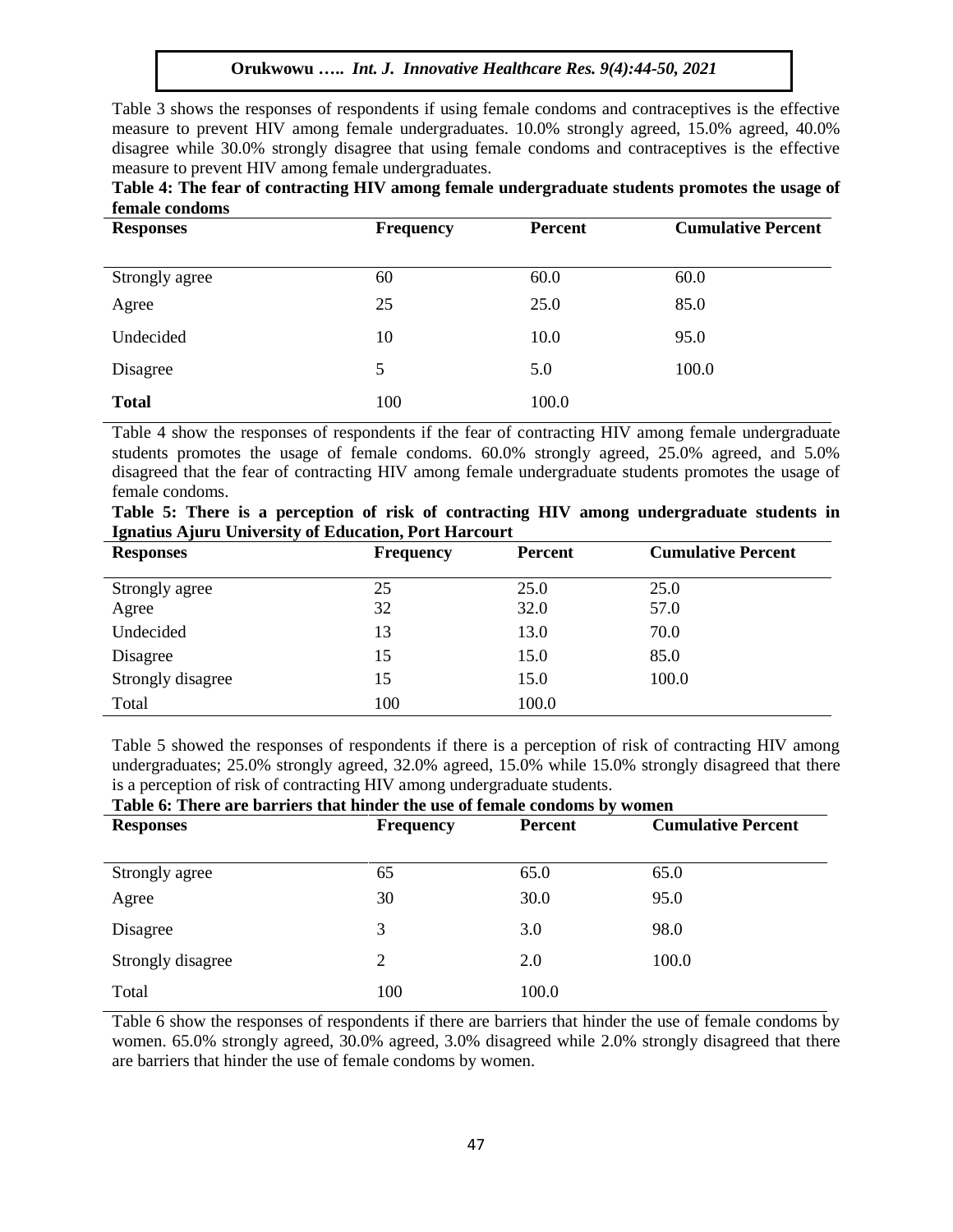**Orukwowu …..** *Int. J. Innovative Healthcare Res. 9(4):44-50, 2021*

| $\frac{1}{2}$     |                  |                |                           |
|-------------------|------------------|----------------|---------------------------|
| <b>Responses</b>  | <b>Frequency</b> | <b>Percent</b> | <b>Cumulative Percent</b> |
| Strongly agree    | 65               | 65.0           | 65.0                      |
| Agree             | 30               | 30.0           | 95.0                      |
| Disagree          |                  | 3.0            | 98.0                      |
| Strongly disagree |                  | 2.0            | 100.0                     |
| Total             | 100              | 100.0          |                           |

**Table 7: Female condoms triggering latex allergy is one the most factor that hinders women from using it**

Table 7 showed the responses of respondents if female condoms triggering latex allergy is one the most factor that hinders women from using it; 65.0% agreed, 30.0% agreed, 3.0% disagreed while 2.0% strongly disagree that female condoms triggering latex allergy is one the most factor that hinders women from using it.

**Table 8: Female condoms are slightly less effective at preventing pregnancy and STDs than male condoms**

| <b>Responses</b>  | <b>Frequency</b> | <b>Percent</b> | <b>Cumulative</b><br><b>Percent</b> |
|-------------------|------------------|----------------|-------------------------------------|
| Strongly agree    | 30               | 30.0           | 30.0                                |
| Agree             | 42               | 42.0           | 72.0                                |
| Undecided         | 10               | 10.0           | 82.0                                |
| Disagree          | 10               | 10.0           | 92.0                                |
| Strongly disagree | 8                | 8.0            | 100.0                               |
| Total             | 100              | 100.0          |                                     |

Table 8 shows the responses of respondents if female condoms are slightly less effective at preventing pregnancy and STDs than male condoms; 30.0% strongly agreed, 42.0%, 10.0% disagreed while 8.0% strongly disagreed that female condoms are slightly less effective at preventing pregnancy and STDs than male condoms.

| Table 9: Use of drugs prior to sexual intercourse hinders women from using female condoms |                  |                |                           |  |  |  |
|-------------------------------------------------------------------------------------------|------------------|----------------|---------------------------|--|--|--|
| <b>Responses</b>                                                                          | <b>Frequency</b> | <b>Percent</b> | <b>Cumulative Percent</b> |  |  |  |
| Strongly agree                                                                            | 60               | 60.0           | 60.0                      |  |  |  |
| Agree                                                                                     | 25               | 25.0           | 85.0                      |  |  |  |
| Undecided                                                                                 | 10               | 10.0           | 95.0                      |  |  |  |
| Disagree                                                                                  | 5                | 5.0            | 100.0                     |  |  |  |
| Total                                                                                     | 100              | 100.0          |                           |  |  |  |

Table 9 showed the responses of respondents if use of drugs prior to sexual intercourse hinders women from using female condoms; 60.0% strongly agreed, 25.0% agreed, while 5.0% disagreed that use of drugs prior to sexual intercourse hinders women from using female condoms.

| Table 10: The cost of female condom evidently poses a barrier to the use of condoms by the poor |                  |                |                           |  |  |  |
|-------------------------------------------------------------------------------------------------|------------------|----------------|---------------------------|--|--|--|
| <b>Responses</b>                                                                                | <b>Frequency</b> | <b>Percent</b> | <b>Cumulative Percent</b> |  |  |  |
| Strongly agree                                                                                  | 25               | 25.0           | 25.0                      |  |  |  |
| Agree                                                                                           | 32               | 32.0           | 57.0                      |  |  |  |
| Undecided                                                                                       | 13               | 13.0           | 70.0                      |  |  |  |
| Disagree                                                                                        | 15               | 15.0           | 85.0                      |  |  |  |
| Strongly disagree                                                                               | 15               | 15.0           | 100.0                     |  |  |  |
| Total                                                                                           | 100              | 100.0          |                           |  |  |  |

Source: Field Survey.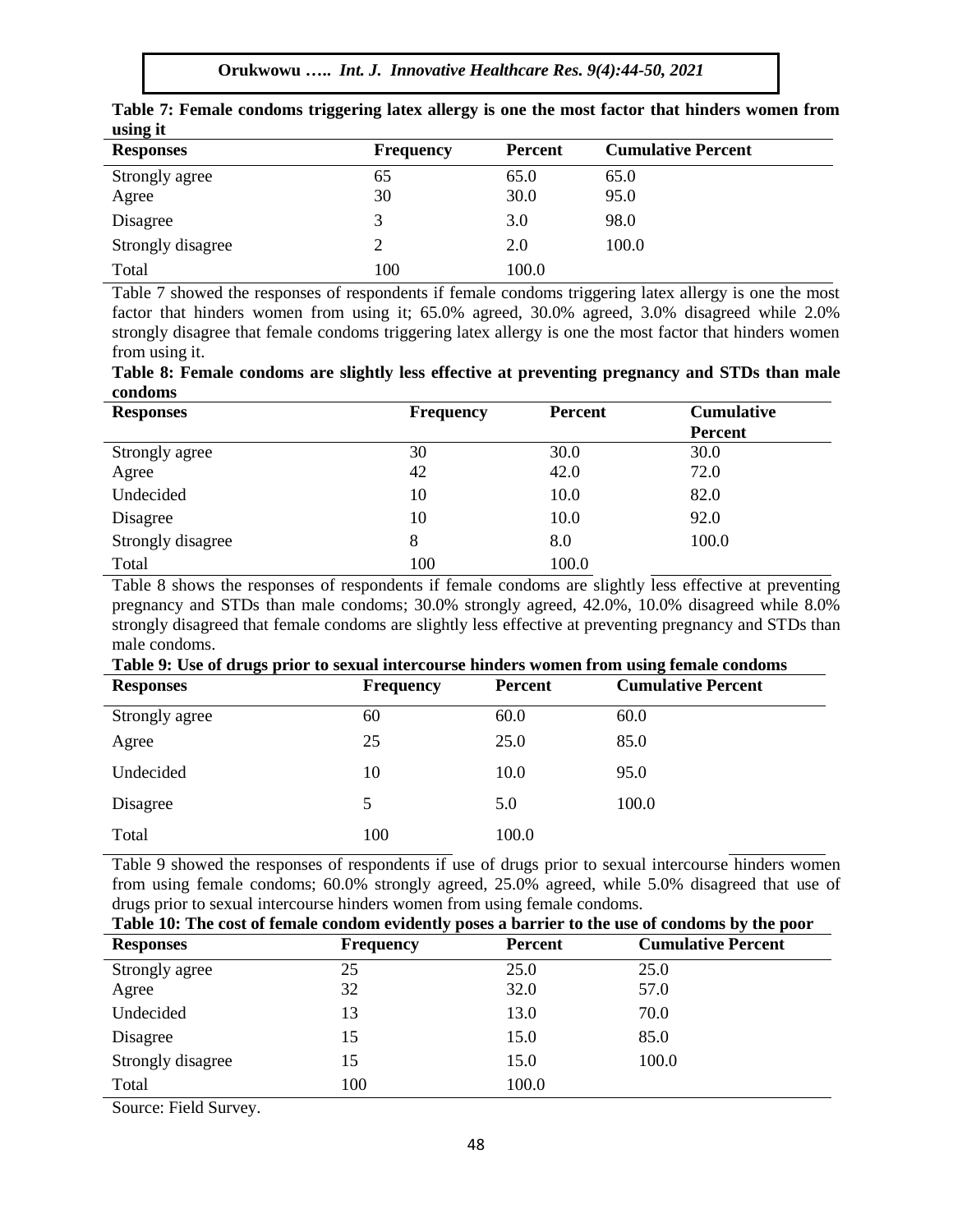Table 10 showed the responses of respondents if the cost of female condom evidently poses a barrier to the use of condoms by the poor; 25.0% strongly agreed, 32.0% agreed, 15.0% disagree while 15.0% strongly disagree that the cost of female condom evidently poses a barrier to the use of condoms by the poor.

| Table 11: Aversion to the condom, anxiety and depression hinders the use of female condoms by |  |  |  |  |  |  |
|-----------------------------------------------------------------------------------------------|--|--|--|--|--|--|
| women                                                                                         |  |  |  |  |  |  |

| <b>Responses</b>  | <b>Frequency</b> | <b>Percent</b> | <b>Cumulative</b> |
|-------------------|------------------|----------------|-------------------|
|                   |                  |                | <b>Percent</b>    |
| Strongly agree    | 65               | 65.0           | 65.0              |
| Agree             | 30               | 30.0           | 95.0              |
| Disagree          | 3                | 3.0            | 98.0              |
| Strongly disagree |                  | 2.0            | 100.0             |
| Total             | 100              | 100.0          |                   |

Table 11 show the responses of respondents if aversion to the condom, anxiety and depression hinders the use of female condoms by women; 65.0% strongly agreed that aversion to the condom, anxiety and depression hinders the use of female condoms by women, 30.0% agreed while 2.0% strongly disagreed that aversion to the condom, anxiety and depression hinders the use of female condoms by women.

#### **CONCLUSION**

The study concluded that, condom use was generally poor among older students and use of alcohol and/or drug was important predictor for inconsistent condom use. Furthermore, we identified poor agreement between engaging in HIV risk sexual behavior and perception of HIV risk among the students.

#### **RECOMMENDATIONS**

More research should focus on coping mechanism for those already infected with sexually transmitted disease. ii. Studies should be carried out on the prevalence rate of each of the sexually transmitted diseases dominant in the study area. iii. Further studies on sexually transmitted diseases should focus more on a lager sample size with a wider scope to provide a robust view at state and national level.

#### **REFERENCES**

- Adeokun L, Mantell JE, Weiss E, Delano GE. Promoting dual protection in family planning clinics in Ibadan, Nigeria. Int Family Planning Perspect. 2020;28:87-95
- Alexandra H, Donna C. Le rapport sur le statut des adolescents et des jeunes en Afrique subsaharienne : possibilités et enjeux. PRB 2012. [internet]. Juin 2012 [consulté le 03 /04/ 2017]; disponible sur : http://www.prb.org/Reports/2012/statuts-reports-youth.aspx
- Cannasse S. Grossesses non désirées ; ce que disent les démographes. Carnets de santé [internet]. 2018 mai [consulté le 03 /04/ 2017] ; disponible sur : http://www.carnetsdesanté.fr
- Cecil H, Perry MJ, Seal DW, Pinkerton SD. The Female Condom: What We Have Learned Thus Far. AIDS and Behaviour,2018; 2(3):241-56.
- Choi KH, Gregorich SE, Anderson K, Grinstead O, Gomez CA. Patterns and predictors of female condom use among ethnically diverse women attending family planning clinics. Sex Transm Dis. 2013;30(1):91–98.
- Deniaud F. Current Status of the Female Condom in Africa. Sante, Nov-Dec 2017; 7(6):405-15
- Déogratias M, Vladimir M. le préservatif féminin. Saint-Louis: observatoire socio-épidémiologique du SIDA et des sexualités ; Fev 2012.
- Holmes Jr. L, Ogungbade GO , Ward DD , Garrison O , Peters RJ., Kalichman SC, Lahai-Momohe J et Essien EJ. Potential markers of female condom use among inner city African-American Women. AIDS Care, 2018; 20(4):470-7.